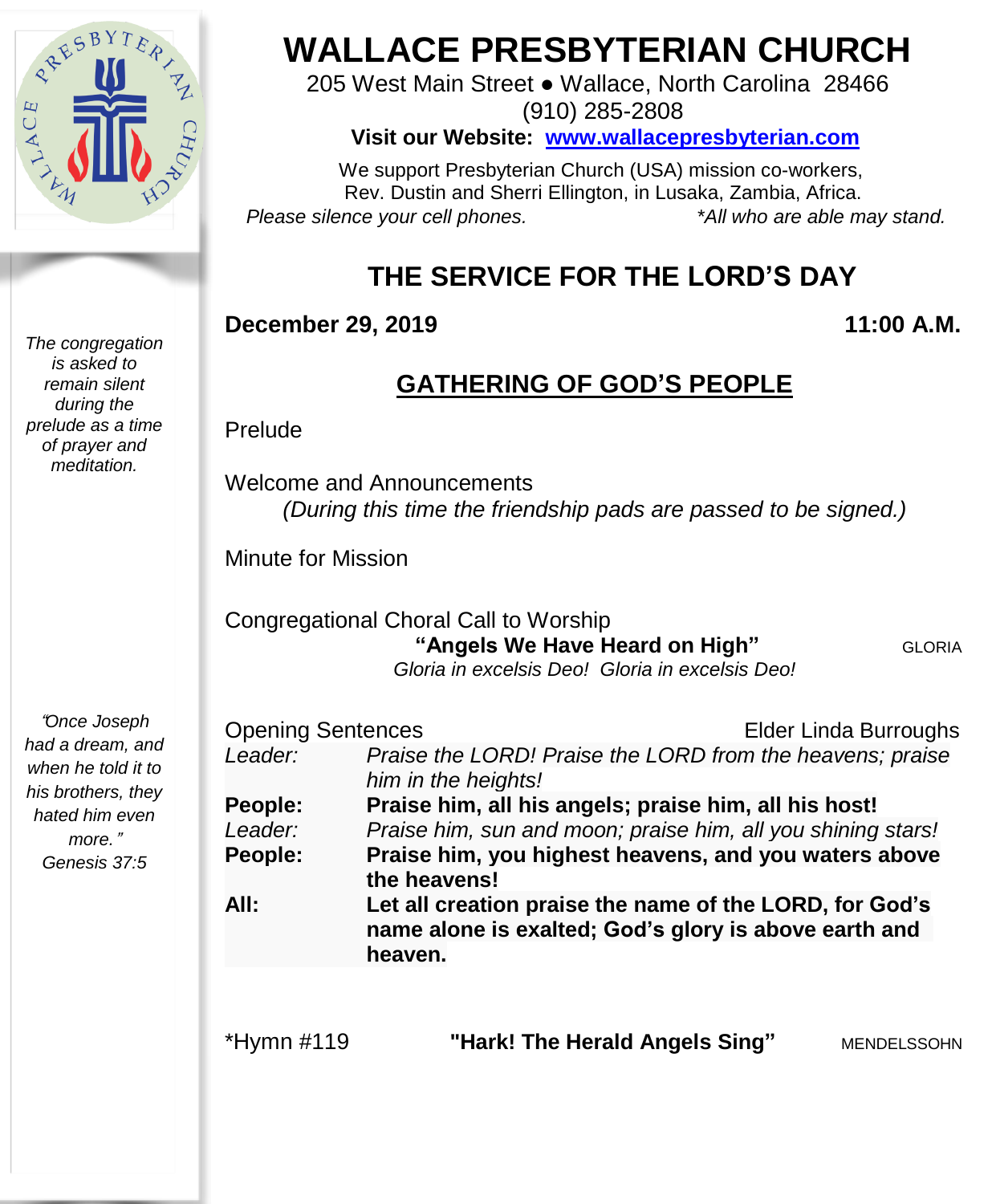#### Call to Confession

Brothers and sisters, Jesus became like us in every respect so that he might be a merciful and faithful high priest in the service of God. As we confess our sins, we come before One who was also tested by what he suffered, confident that he is able to help us.

#### \*Unison Prayer of Confession

**Loving God, we are desperately in need of your mercy. We need to be awakened and aroused. For we are narcotized by our excess. We are addicted to our consumption. Our hearts are divided and our minds distracted. Too often our treasure is revealed in our abuse and neglect of the least of these which are symptoms of lives not in harmony with your dreams for us. Your mercy may feel like judgment as we are confronted with the dark realities of our world in which we are all complicit. So, help us to name the truth before us knowing we are held in your steadfast love from which no power on earth can separate us. Guide our steps on the journey of faith as we seek to live lives that draw us closer and closer to your dreams for us. . . .**

**(A time for silent prayers of confession . . .)**

\*Responsive Assurance of Pardon

*Leader: Children of God, it is clear that Jesus Christ came to help sinners. He is our Savior in all our distress, and it is his presence that saves us. Declare with me the good news of the gospel:* **All: In Jesus Christ we are forgiven!**

\*Gloria Patri **Glory Be to the Father Glory be to the Father, and to the Son, and to the Holy Ghost; as it was in the beginning, is now, and ever shall be, world without end. Amen, amen.**

### **PROCLAIMING GOD'S WORD**

5th Sunday Building Offering

Children's Sermon

Special Music

Prayer for Illumination

**Loving God, give us a Mary heart, open and soft and receptive to your Word that it might be born anew in us this day and every day. Amen.**

*"Pharaoh said to Joseph, 'I have had a dream, and there is no one who can interpret it. I have heard it said of you that when you hear a dream you can interpret it.' Joseph answered Pharaoh, 'It is not I; God will give Pharaoh a favorable answer.'" Genesis 41:15- 16*

"*And Jacob dreamed that there was a ladder set upon the earth, the top of it reaching to heaven; and the angels of God were ascending and descending on it.*" *Genesis 28:12*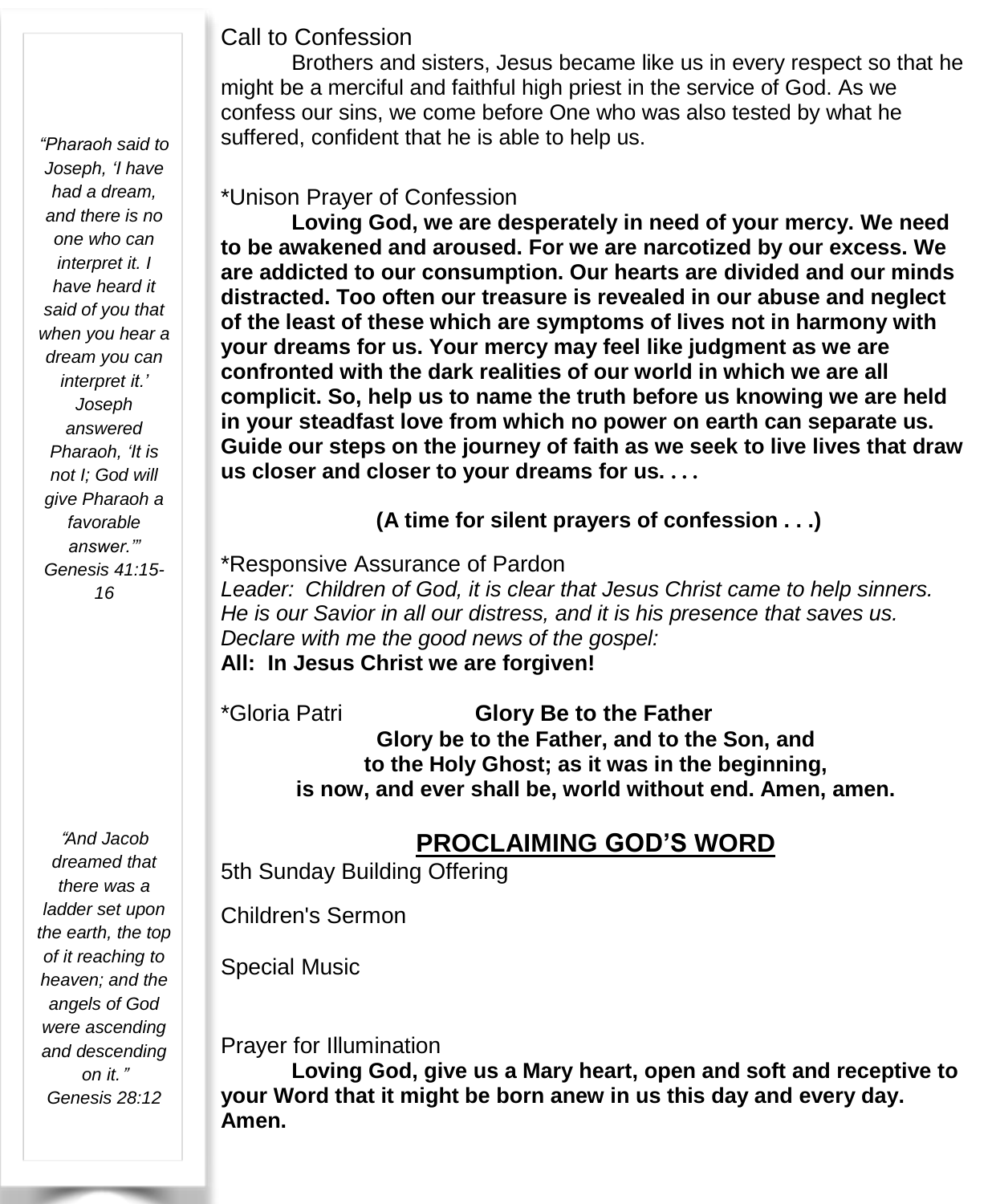"*An angel of the Lord appeared to him in a dream and said,* '*Joseph, son of David, do not be afraid to take Mary as your wife, for the child conceived in her is from the Holy Spirit.*'" *Matthew 1:20*

"*And afterward, I will pour out my Spirit on all people. Your sons and daughters will prophesy, your old men will dream dreams, your young men shall see visions.*" *Joel 2:28*

"*Then the mystery was revealed to Daniel in a vision of the night, and Daniel blessed the God of heaven.*"

*Daniel 2:19*

 Pastoral Prayer with the Lord's Prayer Old Testament Lesson *Isaiah 63:7-9* Elder Linda Burroughs +Page 605 \*Hymn #128 **"Infant Holy, Infant Lowly"** W ZLOBIE LEZY Gospel Lesson *Matthew 2:13-23* +Page 784 Sermon **"The Dreamers of God"** Rev. Cynthia Williams A Time for Silent Reflection

#### **GIVING THANKS TO GOD**

Presentation of Tithes and Offerings

**Offertory** 

\*Doxology and Prayer of Dedication

*Praise God from whom all blessings flow; Praise Him all creatures here below; Praise Him above ye heavenly host; Praise Father, Son, and Holy Ghost. Amen.*

#### \*The Affirmation of Faith: *Christmas Creed*

 **beauty of compassion, The courage of those who dare to resist all I believe in Jesus Christ and in the beauty of the gospel that began in Bethlehem. I believe in him who the kings of the earth ignored, and the proud can never understand, whose path was among the common people, Whose welcome came from those hungry hearts. I believe in him who proclaimed the love of God to be invincible, whose cradle was a mother's arms, whose home in Nazareth had love for its only wealth, who looked at men and made them see what His love saw in them, Who by his love brought sinners back to purity and lifted human weakness up to meet the strength of God. I confess my everlasting need of God: the need for forgiveness for my greed and selfishness, the need of life for empty soul, the need of warmth for heart grown cold. I acknowledge the glory of all that is like Christ: The steadfastness of friends, The blessedness of home, The passion and hate. I believe that only by love expressed shall the earth at length be purified, And I acknowledge in Christ a faith that sees beyond our present evil, and I pray that this redemption may begin in me now in his Christmas season as I pray.**

\*Hymn #114 **"Away in a Manger"** CRADLE SONG

\*Benediction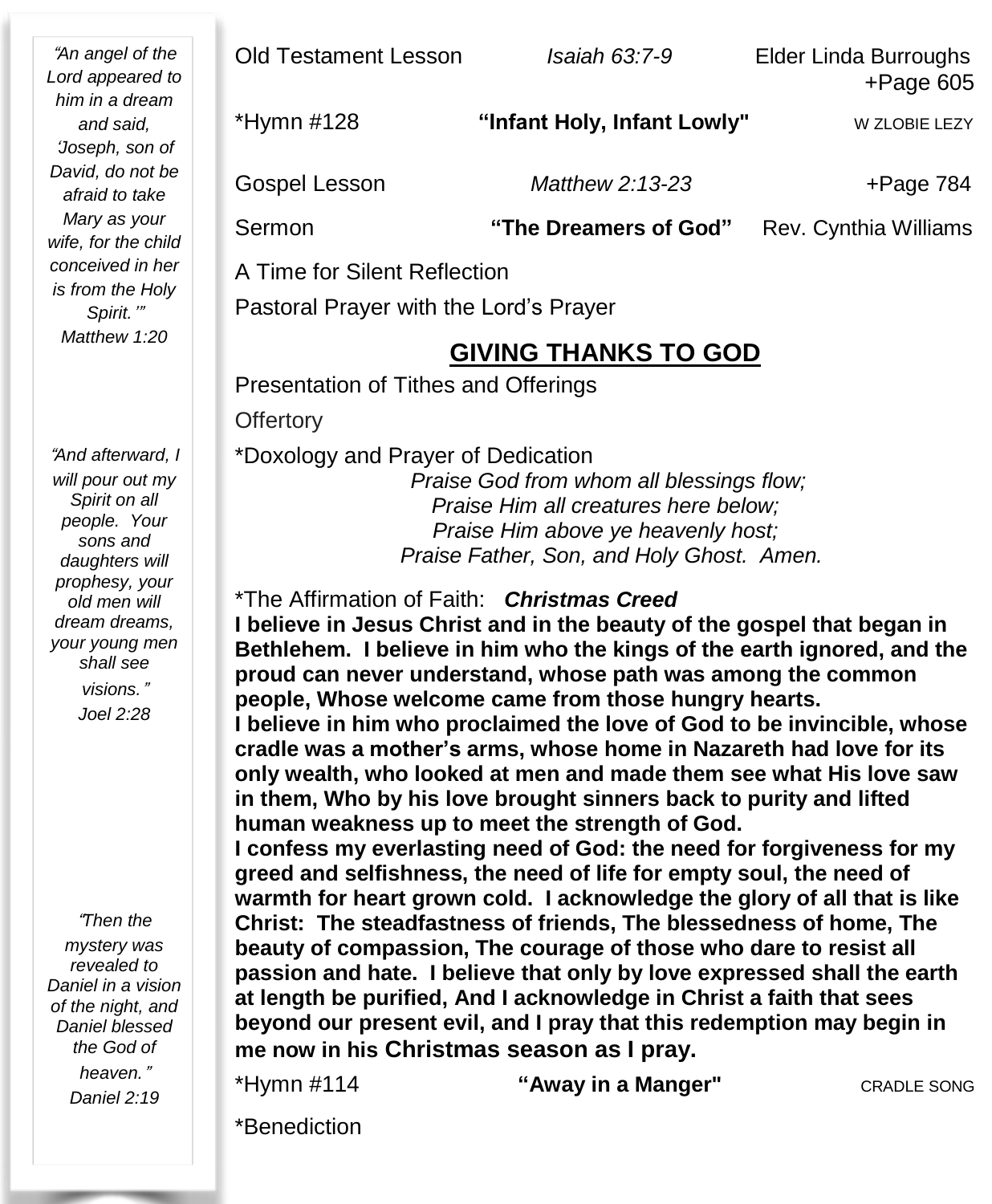#### Congregational Choral Benediction



 **"Go, Tell It on the Mountain"** Spiritual, 19th century *Go tell it on the mountain, over the hills and everywhere; Go tell it on the mountain that Jesus Christ is born!*

\*Postlude

\**All who are able may stand. +The page number in the pew Bible.*





# **Sunday, January 5, 2020 During Morning Worship**

Fred Burroughs, Patsy Ludlum, and Darleen Weller, members of the Session's Class of 2022, will be ordained and installed to active service as Ruling Elders on Sunday, January 5 during morning worship. To be installed: Fred Burroughs and Patsy Ludlum. To be ordained and installed: Darleen Weller.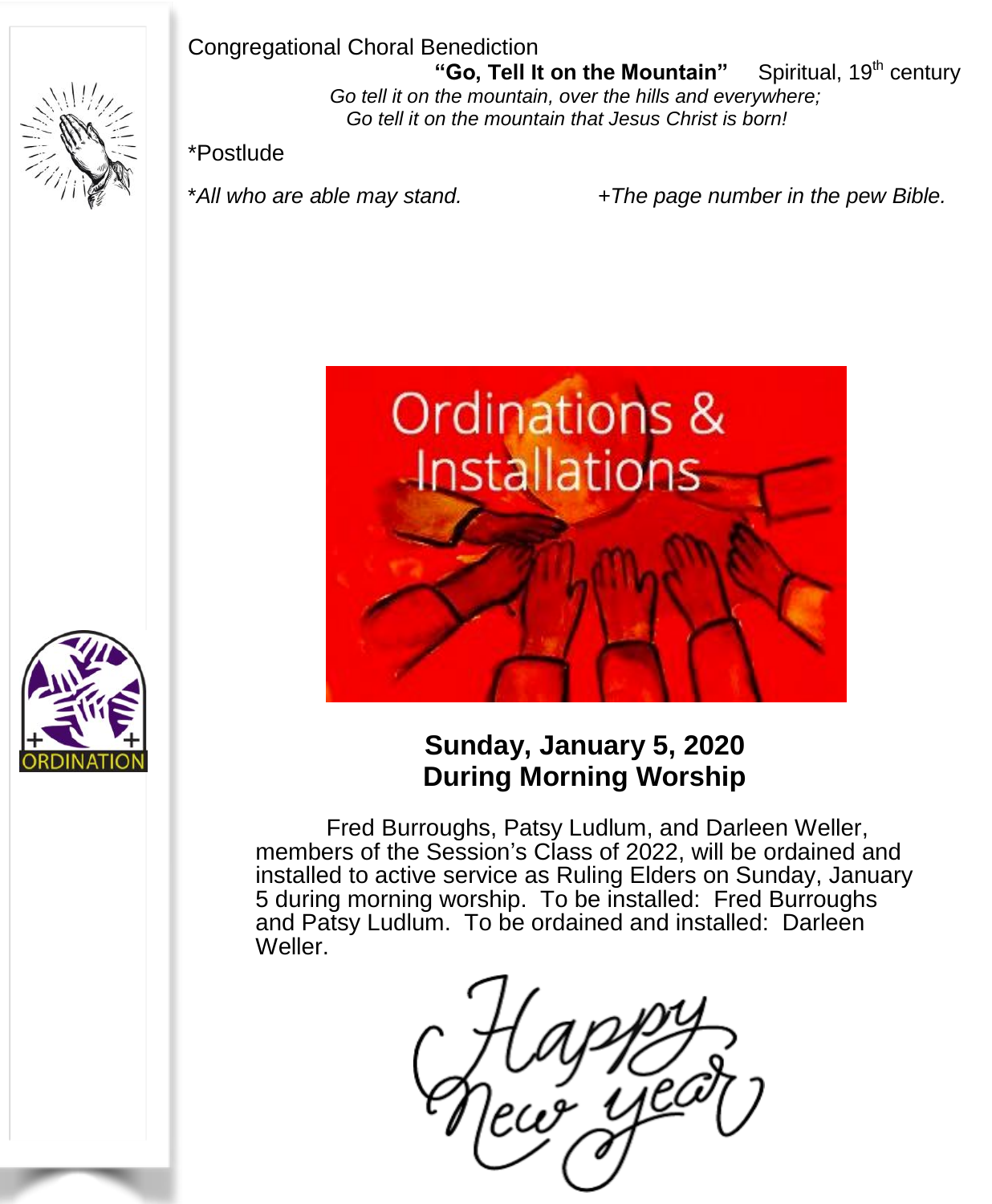# **WEEKLY CALENDAR**

Sunday, December 29 9:40 am Opening Assembly 10:00 am Sunday School 11:00 am Worship/5th Sunday Building Offering<br>HAPPY NEW YEAR! Church Office Closed

Wednesday, January 1

# **NOTES AND ANNOUNCEMENTS**

**\* We welcome Rev. Cynthia Williams** as our preacher this morning. Welcome back, Cynthia!

**\* Church Treasurer Wayne Casteen** will make the final deposit of 2019 tomorrow. If you would like for your contributions to be credited to 2019 for tax purposes, please have them to Wayne before tomorrow. Thank you for your generous support of the ministry and mission of our congregation!

**\* The church office** will be closed on Wednesday, January 1 in observance of the New Year.

**\* We will celebrate** the Sacrament of the Lord's Supper during worship next Sunday, January 5.

**\* Fred Burroughs, Patsy Ludlum, and Darleen Weller,** members of the Session's Class of 2022, will be ordained and installed for active service during worship next Sunday. To be installed: Fred and Patsy. To be ordained and installed: Darleen.



The poinsettias in the sanctuary for the month of December are given in loving memory of Jane Currie Barenborg by her husband Bill Barenborg and their children MaryBeth, Bill and Kristen. Jane is the granddaughter of William Currie, for whom the Currie Building is named.



# **THE CELEBRATION OF THE SACRAMENT OF THE LORD**'**S SUPPER**

Sunday, January 5 During Worship

All are welcome at the table.